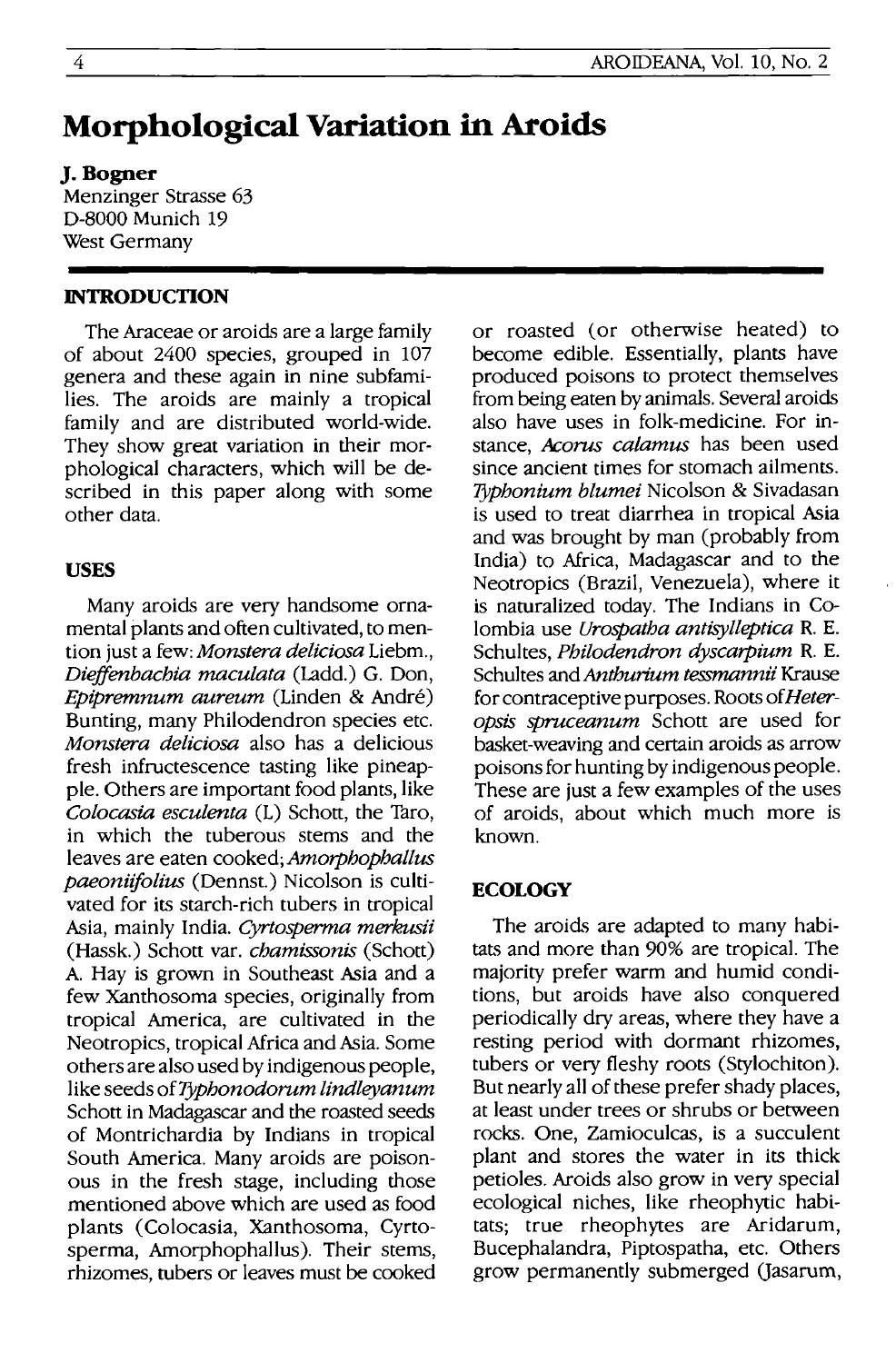many Cryptocoryne species) or float on the water surface (Pistia). Some aroids (Aglaodorum, several Cryptocoryne, e.g. C. *ciliata,* tolerate brackish water and occur in fresh water tidal zones in tropical Asia). But no aroids occur in true deserts· some grow in very dry areas (Arum and Eminium in Central Asia, Arum and Biarum in North Mrica and the Orient, Arisaema in the Arabian Peninsula and East Mrica a few Stylochiton species reaching the Sahel zone), but all of these areas have a certain rainy season each year, during which they can grow vegetatively. Temperate areas are poor in aroids, but containsome old isolated genera (Calla, Symplocarpus, Orontium, Lysichiton, all of which are swamp plants). Calla and Lysichiton are distributed northwards to the subarctic zone (Calla to northern Scandinavia Lysichiton to Alaska). A few of the othe; mainly temperate genera (Arum, Arisaema, Pinellia) grow on the forest floor or at least in shady places under trees or shrubs, but in all these cases their rhizomes or tubers are dormant during the cold season. Some aroids go high up into the Andes (Gorgonidium ca. 3000 m) or Mrican mountains *(Arisaema ruwenzoricum* up to 3200 m on the Ruwenzori), where a warm temperate climate exists. The highest altitude is reached by the genus Arisaema in the Himalaya, where Arisaema *lobatum* Engler *andAjacquemantii* Blume are growing up to an elevation of 4500 m, *Arisaema flavum* Schott up to 4400 m and for some other species an altitude up to 4000 m is reported. Some aroids grow under semi-epilithic conditions, with their stems, rhizomes or tubers growing in humus deposits in holes or crevices of steep rocks (limestone hills in Malay peninsula with *Colocasia gigantea* Hook. f., Amorphophallus; washed out holes in limestone in Madagascar with Carlephyton, Colletogyne; or granitic hills in Eastern Brazil with a few hard-leaved Anthurium species). The rheophytes grow mostly directly on rocks under very humid conditions.

#### **GROWTH FORMS**

Aroids have many different growth forms. Most are terrestrial plants growing in the soil or high climbers which can become disconnected from the forest floor and then send down long feeding roots to the soil (= hemiepiphytes). It can be expected that all climbers exhibit skototropism, but this has so far been proven for only a few species to date. There are also true epiphytes (many Anthurium species, Remusatia), swamp plants, true submerged aquatic plants (Jasarum, most Cryptocoryne species) and a free-floating species, *Pistia stratiotes* L.

#### **MORPHOLOGY**

### **Vegetative Parts (shoots, vegetative propagation)**

Aroids are herbaceous, perennial herbs, some very large, or subshrubby climbers with somewhat woody older stems. The leaves are arranged in rosettes or the internodes may be long, especially in the root climbers, where some groups (Monstereae, Cercestis) flagelliform shoots  $($  = flagelles), with very long internodes and cataphylls only, also occur. Some aroids have upright short stems with the leaves at their apex (Alocasia, Xanthosoma sect. Xanthosoma), pseudostems (Typhonodorum), creeping rhizomes or tubers; rarely they may be tree-like (Montrichardia with stems up to 6 m, some species of Xanthosoma with trunks to 3 m tall and some species of Alocasia such as A *portei* Becc & Engl., A. *macrorrhiza* (L.) G. Don,A *odora* C. Koch). The ramification of aroids is usually sympodial, rarely monopodial (Potheae). Vegetative propagation usually occurs. There are shoots, often specially formed as long runners (stolons) with a rosette of leaves (Cryptocoryne) or a tuber at their apex (some Alocasia, few Amorphophallus). Some produce underground runners several metres long *(Lasiomorpha senegalensis* Schott), quickly occupying large areas. The flagelles (with their very long internodes) of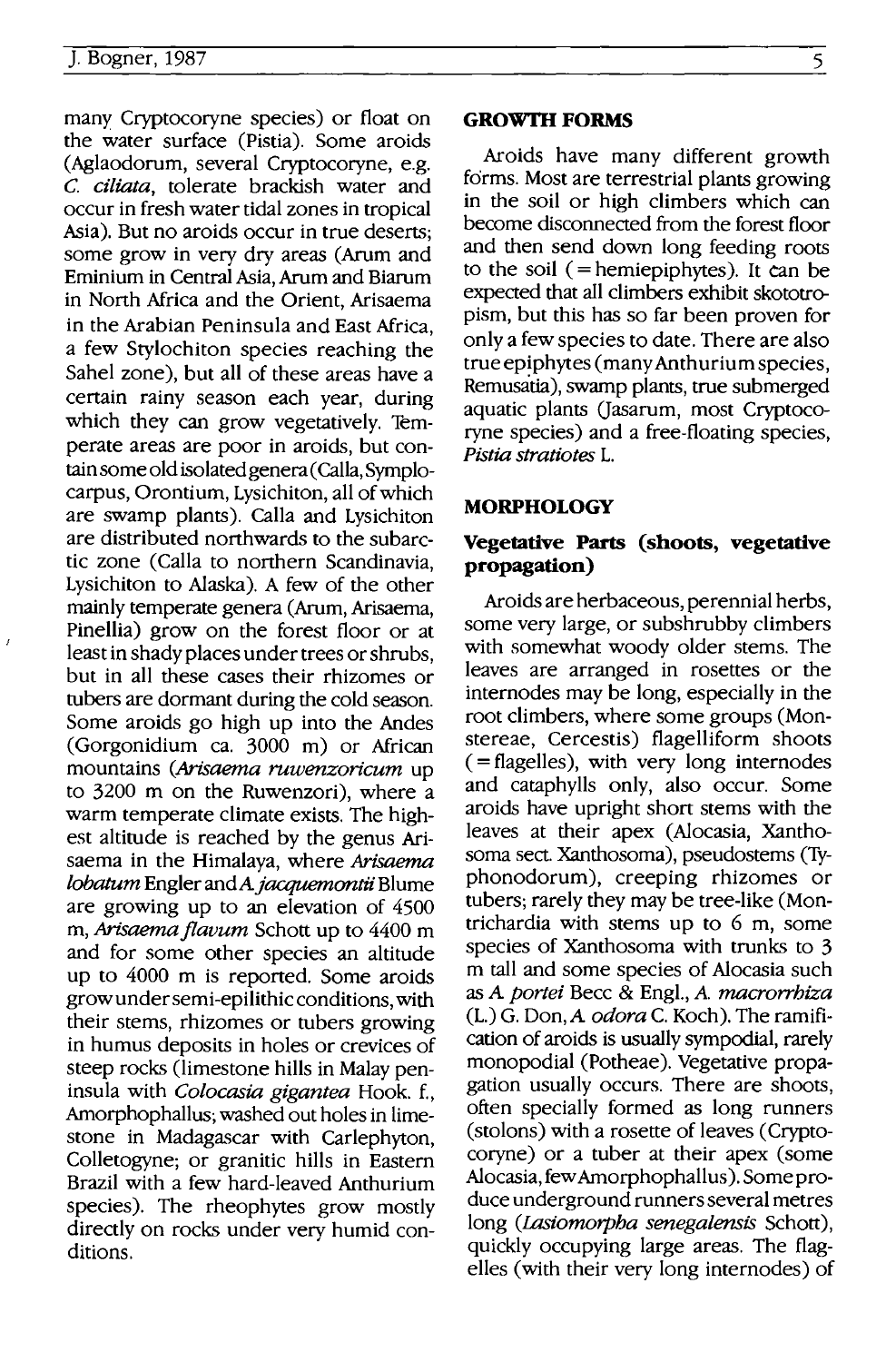## AROIDEANA, Vol. 10, No. 2



- Fig. 1 Aridarum nicolsonii Bogner. A typical rheophyte growing on sandstone rocks at Sungai Tambak, Mt. Santubong, Sarawak. J. Bogner
- Fig. 2 Cryptocoryne pontederiifolia Schott growing in a Nypa fruticans swamp near Tabakis, Sumatra, Indonesia. J. Bogner
- Fig. 3 Lagenandra ovata (L.) Thwaites, in Sri Lanka (Ceylon). J. Bogner
- 4 Lasia concinna V. A. V. R. This very rare aroid from Kalimantan, growing in the Fig. Kebun Rava, Bogor (Java). W. Herrmann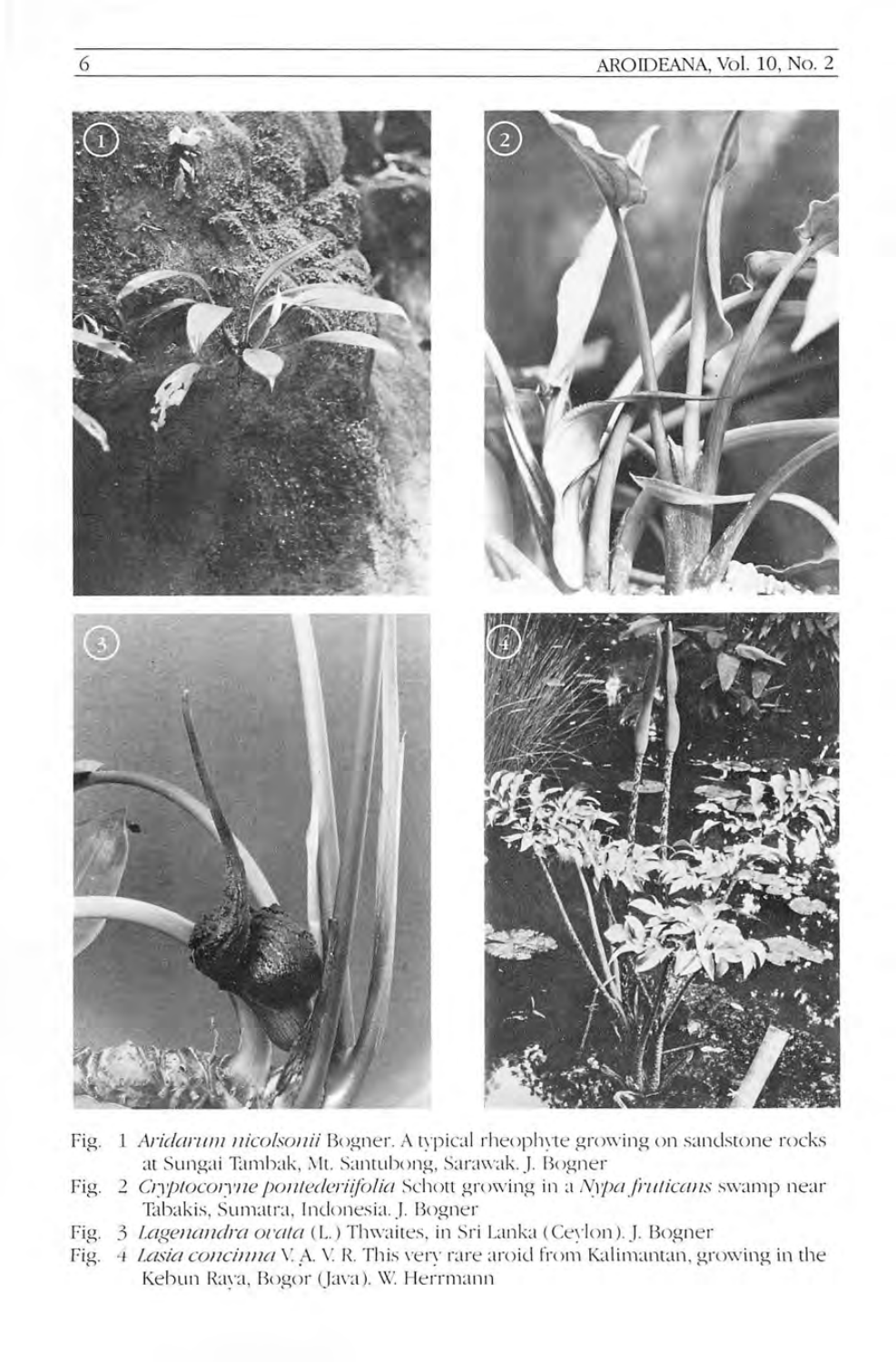several Monstereae and Cercestis enable them to quickly reach another branch or tree. Peculiar erect or horizontal aboveground shoots with many small bulbils also occur in Remusatia and Gonatanthus. One bulbil is produced on the upper part of each petiole in *Pinellia temata* Makino (synP. *tuberifera* Ten. and a few on the leaf-blade of *Amorphophallus bulbifer*  (Roxb.) BI. Much more common are tubercles produced sometimes in large quantities around the apex of an old tuber (Dracontium), or in lower numbers in many other tuberous species (Arisaema, Typhonium). Another unusual type of vegetative propagation is by broken leaflets, in Zamioculcas and Gonatopus; the leaflets fall down by a slight touch, then root in the soil and form a tubercle from which a new leaf will develop.

#### **Leaves**

Aroid leaves show very great variation. The leaves are usually arranged spirally, only rarely distichously or solitarily (Amorphophallus, Dracontium). The petiole is usually well developed and has a sheath, which protects the young, still furled leaf; only rarely are leaves subsessile. Some aroids (Anthurium, Monstereae) have a geniculum which enables them to move the leaf-blade into an optimal position relative to the light.

Although ensiform leaves (unifacial in Acorus, bifacial in Gymnostachys) rarely occur, most leaf-blades range from filiform (certain stages in *Cryptocorne retrospiralis* Kunth and C. *consobrina* Schott), linear (Jasarum), elliptic, ovate, oblong to sagittate, hastate and tripartite; compound leaf-blades also occur and may be of the pedate, radiate or the dracontioid type, the latter with three main parts, each of which can be divided two or three times again. True pinnate leaves (Zamioculcas, somewhat intermediate in *Gonatopus petiolulatus* (Peter) Bogner and Anaphyllum), are- also known, as well as pinnatifid to pinnatisect and laciniate leafblades, sometimes with holes (many Monstereae). There is often a great difference between juvenile and adult leaves. In most cases, the first foliage leaf (of a seedling), is entire; subsequent leaves may become increasingly divided, sometimes ending up highly compound; between the extremes, all intermediate leaf-forms exist. There are species, for instance in the genera Syngonium and Xanthosoma, in which juvenile and adult leaves are always entire, yet other species in the two mentioned genera have compound (pedate) leaves in the adult stage. But there are other genera, like Gonatopus and Amorphophallus, in which the first foliage leaf (of a seedling) is already divided; they never have entire leaves.

Leaf venation in aroids is parallel or reticulate, but in both types we can find some variation in certain groups, like Pothos or Colocasioideae; also somewhat intermediate types exist, where the (primary) lateral veins of the first order are parallel, but the lateral veins of the second order are reticulate (some Monstereae, Spathiphyllum). One (or two) collecting veins running along the margin of the leaf-blade are quite common, where the lateral veins of the first order turn upwards and then connect (anastomose) along the margin.

Aroid leaves, as well as all other parts of the plant, are usually glabrous, but hairy leaves aare also known. These are mostly pubescent, tomentose, villous or with trichomes on the petioles and the veins on the lower surface of the leafblade only. *Pistia stratiotes* is well known as a hairy species; the other species with trichomes occur in disparate, often completely unrelated genera (Schismatoglottis, Cryptocornye and· Lagenandra, Arisaema, Stylochiton, Xanthosoma, Philodendron). Spiny petioles occur in many Lasioideae. Some aroid species have leaves that are naturally colored, either on the entire lower or upper surfaces or as spots or stripes. These species have been used especially for selection and crossing of nicely colored cultivars (some Aglaonema Caladium, Dieffenbachia).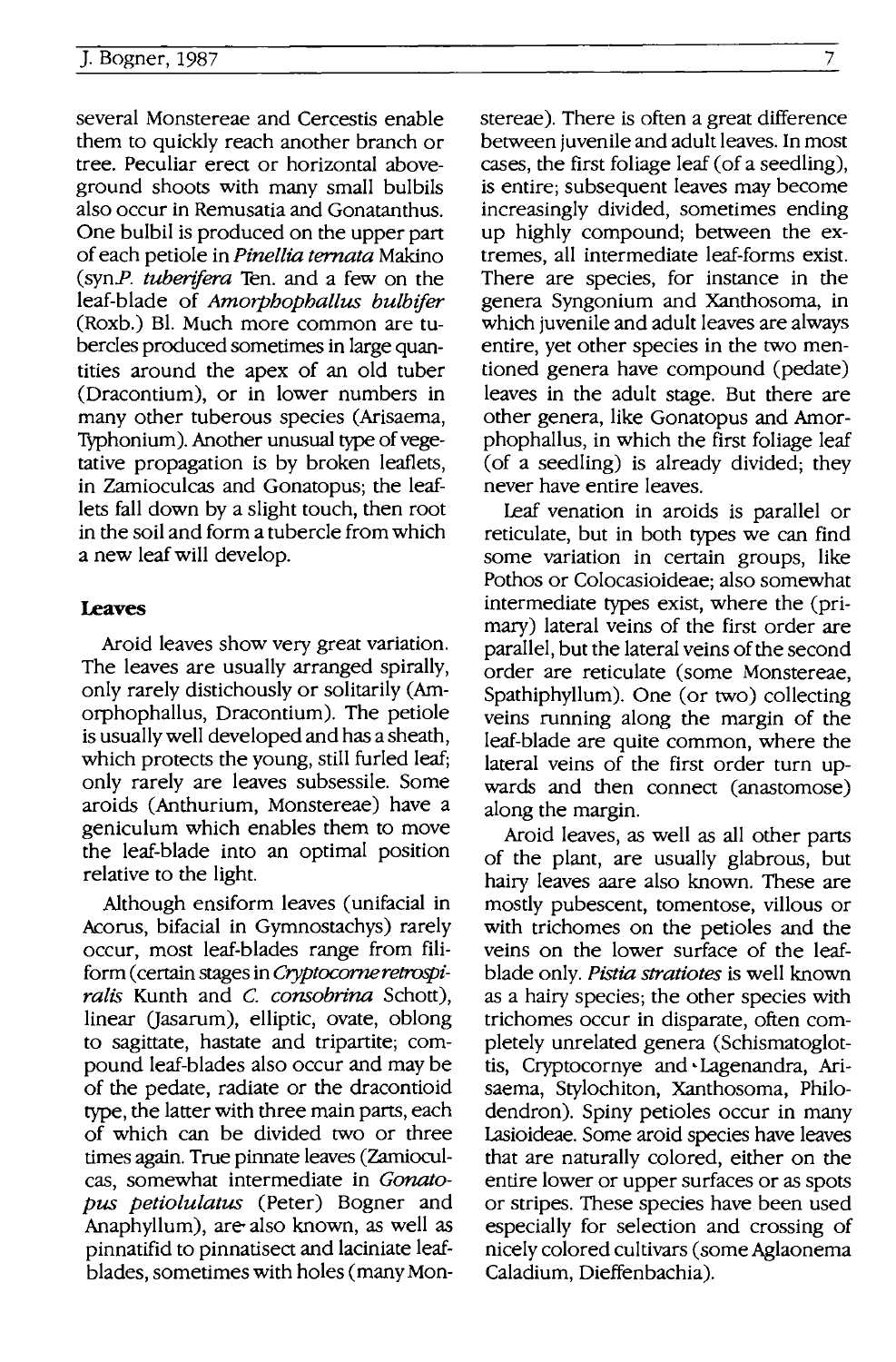## **Development, juvenile and adult stages**

Cataphylls are leaves in which the blade is not developed or is reduced, and in certain cases (stolons), all intermediates can be found, beginning with a minute blade at the apex of the cataphyll, and so on. Cataphylls can be found on stolons, flagelles, seedlings or on adult shoots in association with ramification. Cataphylls are usually membranaceous, though sometimes weathering to fibers persisting for a long time on the stem (some Philodendron, Anthurium); usually however they rot away qUickly, soon drying or falling off. Seedlings start with one or a few cataphylls before the first foliage leaf appears. Sympodial ramification terminates in an inflorescence and the new shoot always starts with one or a few (depending on the group) cataphylls. In several cases (Anthurium, Philodendron, Cryptocoryne) cataphylls appear but not inflorescences, which are actually suppressed. But it is then easy to see that such a plant has already reached the adult stage, even if juvenile and adult leaves are not different. For example, if a Philodendron with uniform leaves (some have different leaf forms in the juverfile and adult stage) produces one foliage leaf after another then it is in juvenile stage; if foliage leaves and cataphylls are produced alternately then it is in the adult stage, but this does not automatically mean that such a plant will produce inflorescenes. The length of the sheath also usually changes from the juvenile to the adult stage.

## **Inflorescences**

The flowers of aroids are usually very numberous and small, rarely few by reduction, and are generally arranged on a fleshy axis, the spadix, only rarely in a (non fleshy) spike (Pedicellarum, some Pothos). Not much is left of the spadix in the very reduced Pistia, and in the related Lemnaceae, the Duck Weeds, the spadix is completely lacking.

#### **Spathes**

The aroid spadix is subtended by a modified leaf or bract, the so-called spathe. The spathe has undergone great modifications in its evolution, from an inconspicuous green, leaf-like organ to a colored, spreading and very showy one. The most highly specialized spathes are constricted between the female and male flowers or above the fertile flowers, with a tube below and a showy lamina above. But spathes may also be partly (Stylochiton, Sauromatum) or for most of their length marginally connate and forming a kettle' enclosing the flowers (Lagenandra, Cryptocoryne). Usually the spathe is adnate below the spadix, but in two genera (Lysichiton, Orontium) the spathe goes down to the rhizome and only encloses (not adnate) the peduncle; this is an unique and, in my mind, another primitive character.

## **Flowers**

Aroid flowers are nearly always sessile (except shortly pedicelled in Pedicellarum), usually densely arranged on the spadix and are always lacking a bract below each flower. Such bracts are always present in the Liliiflorae, which are especially interesting in that they may imitate aroids in having densely flowered spikes (Rohdea, Gonioscypha). The primitive spadix in aroids is covered with perfect flowers up to its apex. Then, an evolutionary tendency toward reduction of flowers appears. The upper flowers may become sterile and, in highly advanced spadices, we find a long terminal appendage without any sign of floral rudiments. Often sterile flowers appear between the male and female parts of the spadix, and these have a characteristic form in different groups. There is great variation among sterile flowers, too. The female flowers are always situated on the lower part of the spadix, the male ones above them, except in Spathicarpa where male and female flowers are arranged in longitudi-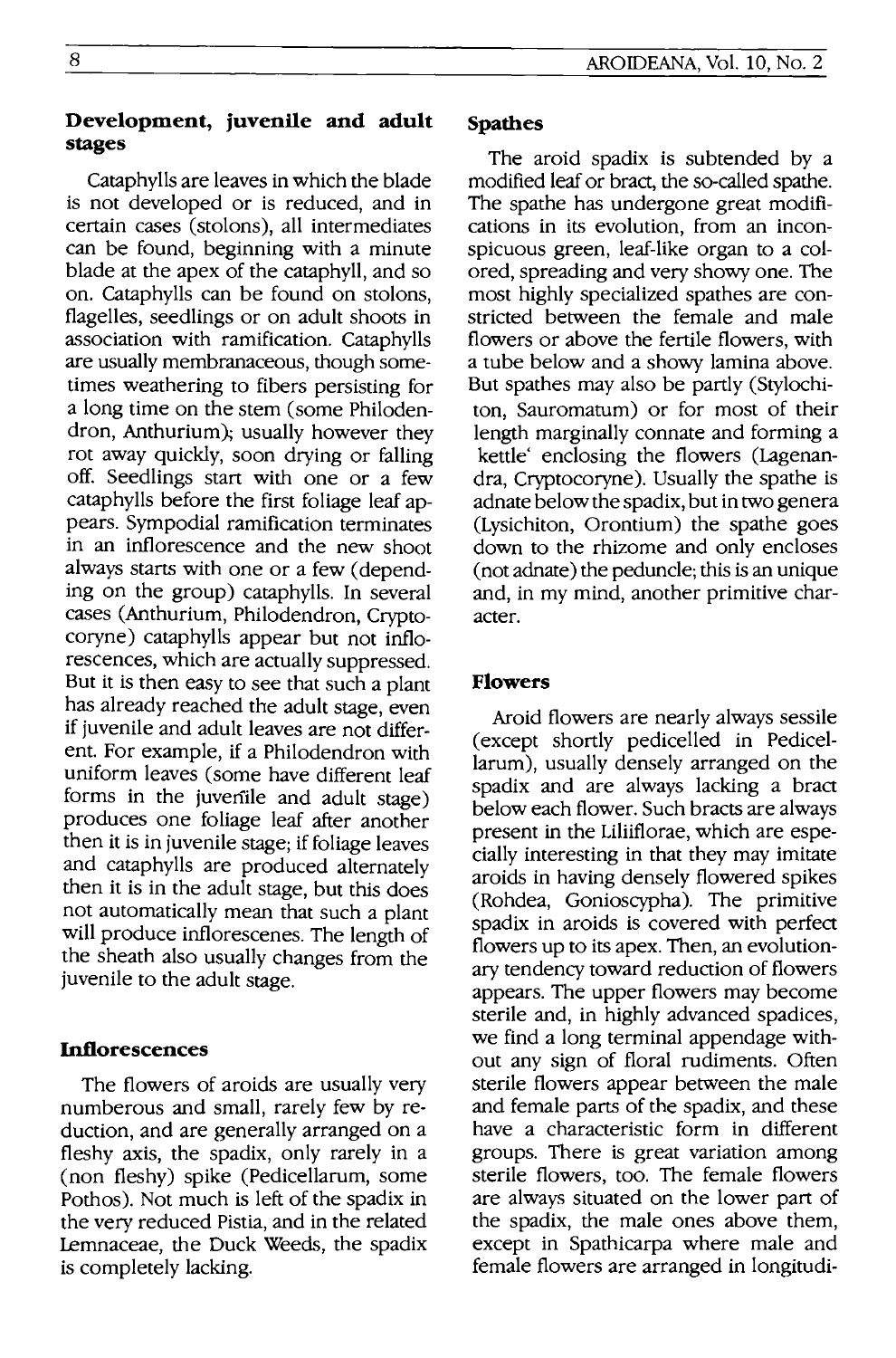

- Fig. 5 Cryptocoryne ciliata (Roxb.) Schott, showing the limb of spathe with a ciliate margin; from Celebes. J. Bogner
- Fig. 6 Amydrium bumile Schott, in flower from the Malay Peninsula. J. Bogner
- Fig. 7 Anaphyllopsis americana (Engl.) A. Hay in flower from French Guyana. J. Bogner
- Fig. 8 Rohdea japonica (Thunb.) A. W. Roth. A member of the Liliaceae first described as an aroid (Orontium japonicum) by Thunberg. J. Bogner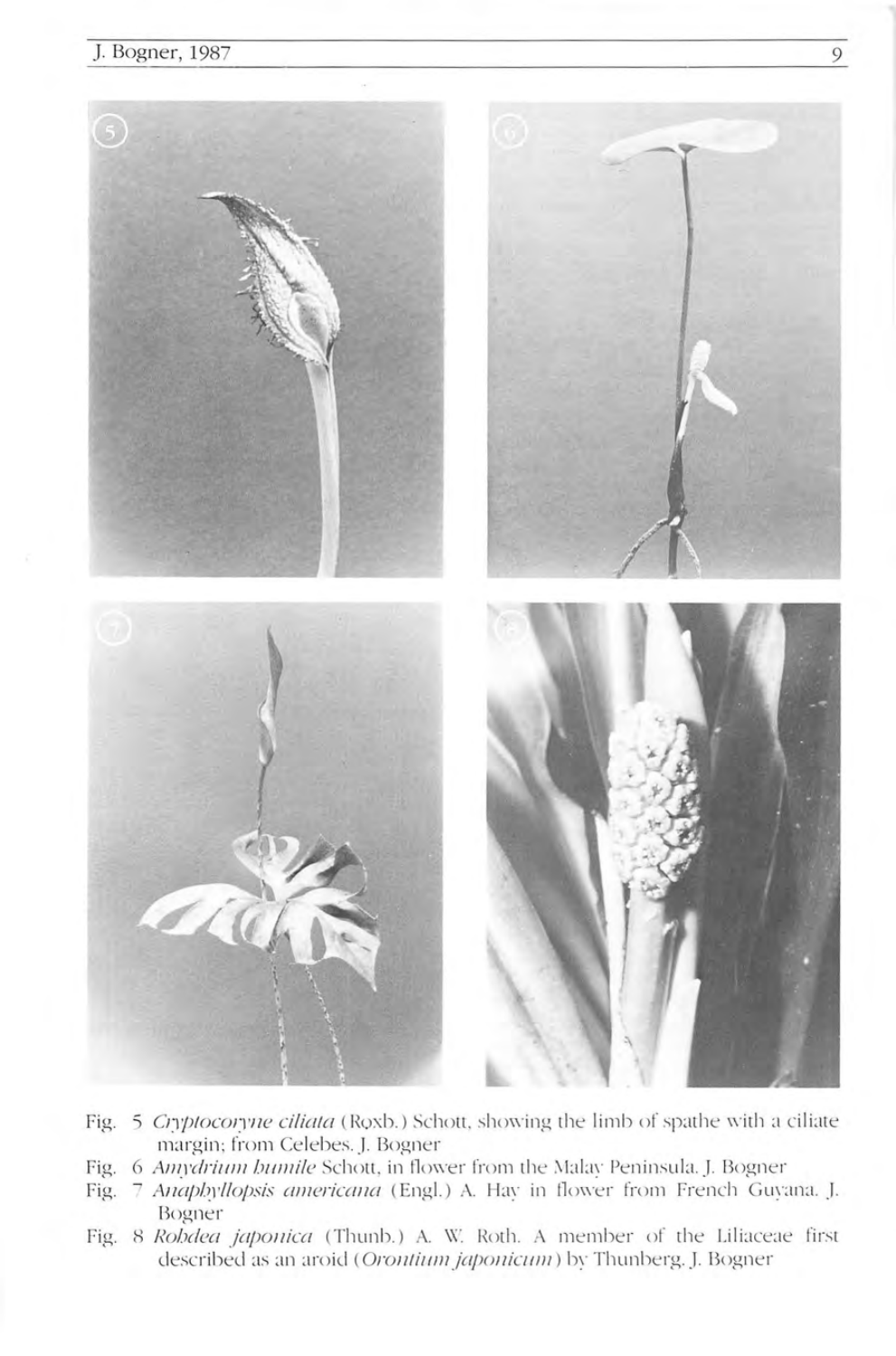nal rows with the spadix and spathe completely connate. But in the related genus, Spathantheum, in which the spadix is also entirely adnate to the spathe, the female flowers are below and the male ones above, as in typical aroids. The spadix in other aroids is free, but in some genera there is a partial adnation of the lower (female) part to the spathe.

The flowers themselves undergo a great evolutionary reduction from perfect flowers to naked bisexual flowers to· naked unisexual flowers, with several intermediate forms. Plants with unisexual flowers are usually monoecious, but in Arisaema most species are paradioecious. Paradioecious means that sexuality is not genetically fixed, but depends on environmental conditions; stronger and bigger plants produce female flowers only, whereas weaker or younger plants produce male flowers only. Since the tubers are formed anew in each vegetative period, it may happen that a small tuber is produced due to poor nutrients or the destruction of the leaf early in its growth; such a plant, if it flowers at all, may produce male flowers only. Arisaema species are normallyeither monoecious or paradioecious, but occasionally in certain usually paradioecious species plants can be found with female and male flowers on the same spadix.

As already mentioned, in the evolution of aroids there has been an across-theboard trend toward reduction in flower structures. Perfect (bisexual) flowers with a perigon become naked bisexual flowers (Monstereae, Pycnospatha) or unisexual flowers with or without a perigon, with or without rudiments of the other sex. A few examples should suffice to demonstrate this; first, perfect flowers are considered.

## **Perfect flowers**

Perfect flowers in aroids usually have four or six tepals, in two whorls of two or three, as well as the same number of stamens. The tepals are of a medium-thick structure, very thick and truncate (Anthurium, Dracontium, Urospatha) to membranaceous (Anadendrum, in which they are also shorter than the ovary and inconspicous). Tepals may either be free, partly connate (some Pothos) or completely connate and forming a cup (Pedicellarum, Spathiphyllum sect. Massowia, Holochlamys). The number of tepals of the perigon in the genera Urospatha and Dracontium is inconstant. *Urospatha sagittifolia* (Rudge) Schott has flowers with four, sometimes five or six tepals as well as stamens on the same spadix. The same situation is found in the genus Dracontium, where up to eight tepals may occur and often the same number of stamens, though the latter may have up to nine or twelve, and then do not correspond with the number of tepals. This example shows that the question of whether aroid flowers are basically di- or trimerous should not be overemphasized.

## **Unisexual flowers**

Unisexual flowers with a well developed perigon are found in the genera Zamioculcas and Gonatopus; both have female flowers without rudiments of the other sex, but the male flowers have a pistillode in the center. In Zamioculcas the stamens are free, whereas in Gonatopus the stamens are connate with the fused filaments forming a ring around the pistillode. The unisexual flowers of Furtadoa are naked; each male flowers consists of single stamen and one pistillode and each female flower of a pistil with one staminode. Taccarum and Gorgonidium have male flowers with completely or partly connate stamens, but the central part of each synandrium is clearly of pistillodial origin. Most species of Stylochiton have a small, inconspicuous pistillode in the center of the male flower, but their male flowers have free stamens with filiform filaments and each male flower is surrounded by a saucer-like perigon; each female flower is surrounded by a cup-like perigon covering the whole ovary, and staminodes never present. The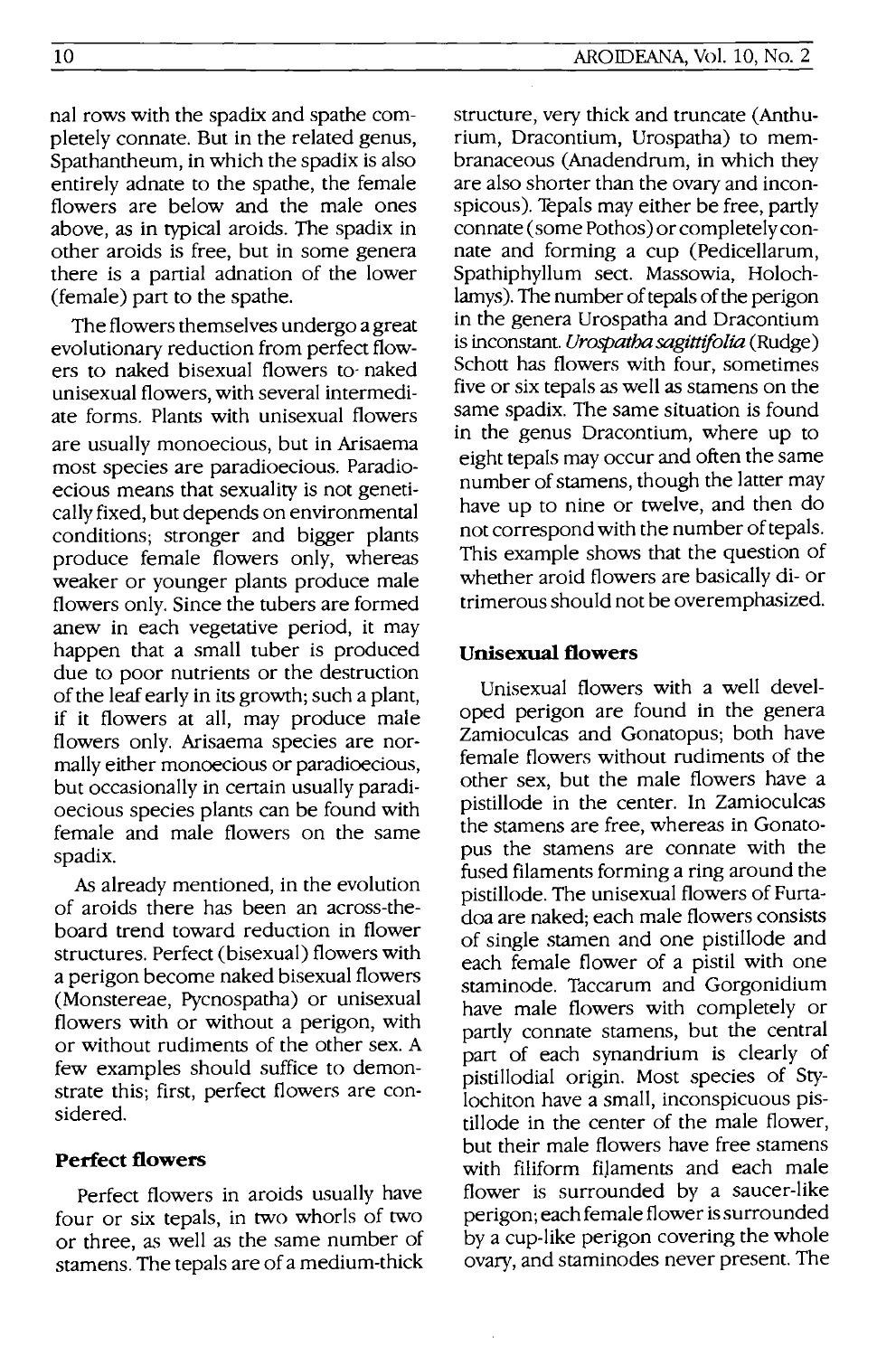flowers of the Arophyteae are naked and the very similar cup-like organ around the pistil of the female flower is clearly of staminodial origin, as it is proven by the existence of bisexual flowers between the female and male flowers in some species; other species have sterile flowers  $($  = sterile male flowers) of the same structure in this region and form a so-called synandrodium (lacking the anthers). A similar situation can be found in the genus Asterostigma sect. Rhopalostigma, in which the staminodes around the pistil are connate. Usually, the staminodes are free and surround the pistil; they are mostly four or six in number, but there is some variation. In the genus Homalomena there is usually only one staminode beside the pistil, or else staminodes are lacking altogether. The staminode in Homalomena can be as long as the pistil, in which case it is often clavate, but in many cases it is much smaller and more or less conical or conoidal or sometimes minute or completely lacking. Other examples are the genera Zantedeschia and Amorphophal-Ius. *Zantedeschia aethiopica* (1.) Spreng. has several staminodes around the pistil of each female flower, whereas all other species of this genus are completely lacking such staminodes. Another case is *Amorphophallus cirrifer* Stapf, which has filiform staminodes around the pistil, all other species lacking any staminodes in the female flowers. Some Amorphophal-Ius species have staminodes between the female and male flowers. Two species *(A. margaritiferus* Kunth and A *mysorensis*  E. Barnes & c. E. C. Fischer) have peculiar pearl-like organs in this position. Most species of Amorphophallus have an (apical) appendix without any sign of staminodes, but a few unrelated species have an appendix with more or less well developed staminodes. The conclusion is that the presence or absence of one or more staminodes, as in the above mentioned examples, should be not overemphasized. Those species of Homalomena without a staminode in the female flower are closely related to other species on the basis of

other characters, and the same can be said in the case of *Zantedeschia aethiopica* or *Amorphophallus cirrifer.* At first, upon seeing A *cirrifer* with its long filiform staminodes around the pistils, one thinks in terms of a separate genus, but a comparison of other characters reveals that it is closely related to other species. I think that this species is worthy of subgeneric or sectional rank; Stapf, who described it, has already established the subgenus Metandrium for *Amorphophallus cirrifer.* 

#### **Staminodes**

Generally, staminodes and sterile male flowers are quite variable in form, and both are used for classification. Staminodes can be free or partly or completely connate; their form varies from filiform, cylindrical, clavate or spathulate to scalelike. These kinds of staminodes can surround the pistils or lie between the female and male flowers, or above the male flowers. Quite often synandrodia arise from connate staminodes or from synandria, become steril, and are situated between the female and male flowers or on the (apical) appendix. They are also variable in form, often resembling the synandria, but without thecae and appearing elongate or subrhombic in shape (viewed from above) and truncate in Caladieae. Synandrodia in the Arophyteae are empty only in the center where there is usually a pistil (in bisexual flowers, between the female and male flowers). But synandrodia can be also wart-like, flat, knob-like or prismatic; these kinds are mostly found on appendices.

#### **Male Flowers**

Male flowers are also distinctively formed in the different groups. The male flowers of Zamioculcas and Gonatopus have already been mentioned; these still retain a perigon. In other cases, male flowers are naked. The stamens are free or all partly or completely connate, and then forming a synandrium. Free stamens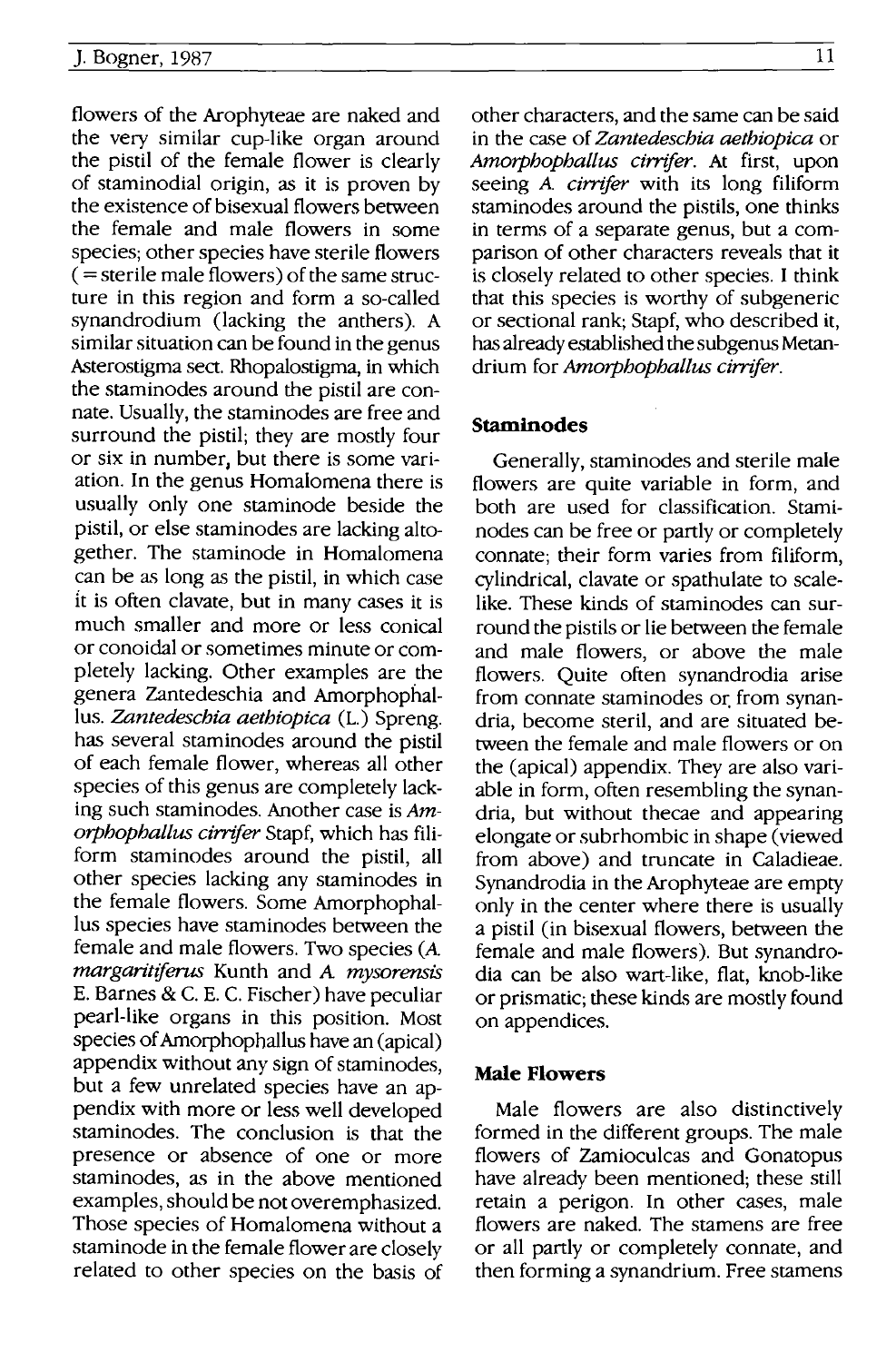may be in groups of two, three, four or six in a male flower, but they can also be solitary, which means that each male flower consists of only one stamen. The filaments of the stamens may be filiform, but are more often flat. They may be fused only basally or higher up, and there is often much variation on the same spadix, as in Gorgonidium mirabile Schott. But mostly the filaments are completely connate and the thecae are arranged laterally or apically, or even marginally on the synandrium. These synandria are mostly truncate, but may be mushroom-like, cyclindric or of other shapes. Synandria can also be reduced to one stamen only (Colletogyne). In Ariopsis, all male flowers are connate and form a single mass.

The anthers always consist of two thecae, each of which consists of two pollen sacs. The thecae open by means of a lateral slit or an apical pore or slit; the opening of each pollen-sac separately is rare, Some (Cryptocoryne, Lagenandra, Aridarum) have horned thecae, ending in a more or less long tubule with poricidal dehiscence. The stamens of Aridarum are peculiar: the thick filament is excavated and the two thecae are situated inside or outside of the cavity, depending on the species.

### **Pollen grains**

The pollen grains of aroids are of different types and their morphology is very useful for the classification of genera or higher taxa, The pollen grains are usually shed in monads, but Xanthosoma and Chlorospatha have tetrads. The most primitive aperture is the monosulcate type; a few genera have dicolpate (Calla, Rhaphidophora, Heteropsis), periporate (Anthurium), or extensive-sulcate or zonatesulcate pollen grains. Inaperturate pollen grains are, however, quite common. The ornamentation of the exine also shows great variation: smooth, rough, reticulate, foveolate, striate, echinulate (spiny), verrucose (warty), areolate and baculate,

#### **Pistils**

The aroid pistil usually has a slightly narrowed stylar region below the stigma, but long styles and sessile stigmas are also known. The stigma is always wet and covered with copious secretion during the receptive phase, and dries afterwards. The stigma is capitate to disc-like, or lobed to star-like, The ovary is unilocular to plurilocular, though unilocular ovaries are pseudomonomerous, Two- or threelocular ovaries are common, and some species have ovaries with numerous 10 cules, There are one to many ovules per ovary or locule, in some species up to one hundred in an ovary. Great variation also exists in the type of placentation, Axile, parietal, apical, basal or basal *and* apical placentation all occur in aroids. The ovules can be orthotropous, hemiorthotropous, amphitropous, hemianatropous or anatropous.

#### **Fruits**

The fruits of aroids are usually berries with plenty of juice, rarely nearly juiceless, closely packed in the infructescence, Generally, the berries are free, but form an indehiscent syncarp in Syngonium and, in Cryptocoryne, a syncarp which opens apically. The berries are usually indehiscent (not opening), the ripe berries of Lagenandra open basally at maturity and release the seed or seeds. Aroid berries contain one to many seeds. The spathe can be deciduous after anthesis, drying or rotting away, or may be completely or partly persistent, In many cases, the lower part of spathe (tube) protects the young developing fruits, then decays at maturity or actively opens (A1ocasia) to present the colored berries, The berries in aroids are vividly orange to red or purple-red in color, white (many Philodendron species, Stenospermation), sometimes green or yellow (Typhonodorum),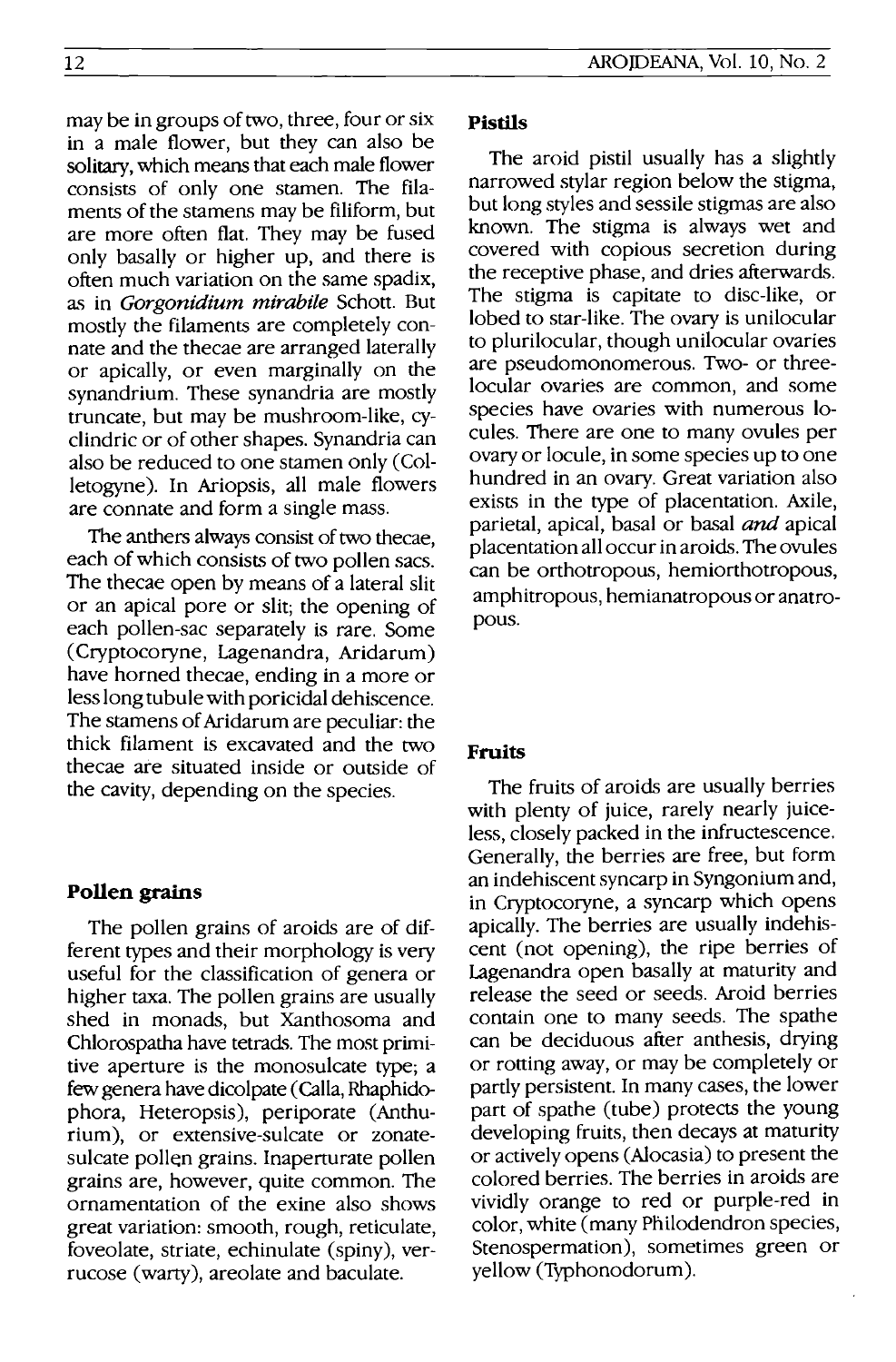

Fig. 9 Pollen grain of Pistia stratiotes L. W. Barthlott Fig. 10 Pollen grain of Gonatopus boivinii (Decne.) Hook. f. W. Barthlott Fig. 11 Pollen grain of Gymnostachys anceps R. Br. W. Barthlott Fig. 12 Pollen grain of Hapaline brownii Hook. f. W. Barthlott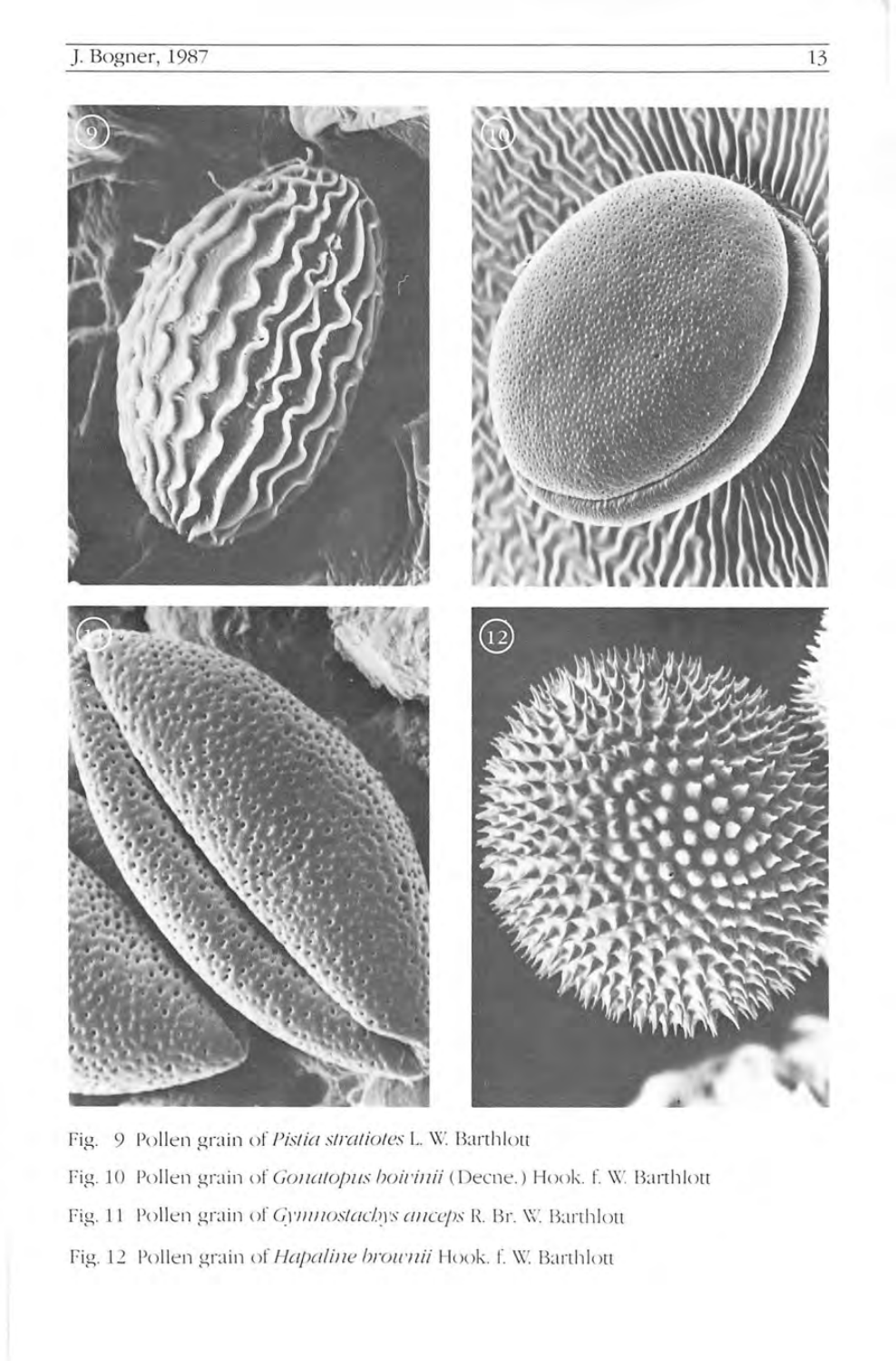Aroid seeds may or may not have endosperm; some have only a little endosperm, and there are all intermediates between plenty and no endosperm. The embryo is mostly straight, though in some genera it is curved; it is usually not differentiated, or rarely with a highly developed plumula with several leaf primordia. Seeds with a highly developed plumula of the embryo always lack endosperm. The outer integument is usually fleshy. The testa can be smooth, rough, verrucose or striate. Genera with a highly developed embryo (Nephthytis, Gonatopus) have a thin papery testa, but such large embryos already contain chlorophyll.

#### **DISPERSAL OF SEEDS**

The dispersal of aroid fruits appears to be done mostly by birds (ornithochory). Often the mature berries stay fresh for a relatively long time (Arum, Nephthytis), just 'waiting for their dispersers.' Many aroid fruits (Philodendron, Dieffenbachia, Syngonium) are markedly ephemeral, disappearing almost as soon as they are exposed. Dispersal by water is known (Montrichardia, Lagenandra, Cryptocoryne, Pistia) as well as by bats (Xanthosoma *robustum* Schott, maybe others). The seeds of aroids do not remain viable for a long time, and therefore long-distance transport by natural vectors is probably not possible.

### **POLLINATION**

The flowers of aroids are entomophilous. The pollinators are mostly Diptera or Coleoptera, in a few genera also Hymenoptera (euglossine bees in Spathiphyllum). The flowers are proterogynous which favors a cross-pollination. Receptive stigmas and ripe anthers can overlap on one spadix *(Lysichiton americanus* Hulten & St. John, some Anthurium). Apomyxis has only rarely been reported, but is probably more common than believed. Insects are primarly attracted by smell, but also by the color and structure of the inflorescence (spathe and spadix).

#### **CHROMOSOMES**

Chromosome numbers in aroids are variable, and polyploidy occurs frequently. A primary base number of  $x = 7$  can be estimated, but higher secondary basic numbers must be accepted. The highest number known is well over one hundred chromosomes. Some groups have a certain characteristic number, sometimes a doubling of the genome; others have quite different numbers even within a single genus, where aneuploidy may occur (Cryptocoryne).

#### **PHYLOGENY**

A personal conclusion about aroid phylogeny must be allowed, without discussing this in detail. In my opinion the ancestors of the aroids must be sought in an old group near the Liliiflorae, but not among recent species. Unfortunately the known fossil records of both groups do not help in this matter. The idea of an origin of the aroids in the Liliiflorae is not new; several authors (Hallier, 1912; Bessey 1915; Hutchinson, 1934, 1959; Novak, 1954; Kimura, 1956; Takhtajan, 1959) have suggested it. Engler (1920, p.47) briefly expressed a similar opinion. Hutchinson (1934) hypothesized that the aroids could be derived directly "from the stock of tribe Aspidistreae of Liliaceae, in which the flowers are arranged in dense spikes (Tupistra, Rohdea, Gonioscypha)." In my mind, there has certainly been convergent evolution in this group toward an aroid-Iike habit.

An interesting question is what would the ancestral aroid have looked like, and what ancestral characters would it have combined? The very small flowers must have had two whorls of three free tepals, two whorls of three free stamens and a superior, three-locular ovary. These flowers must have lacked any bract below each flower; the flowers could have been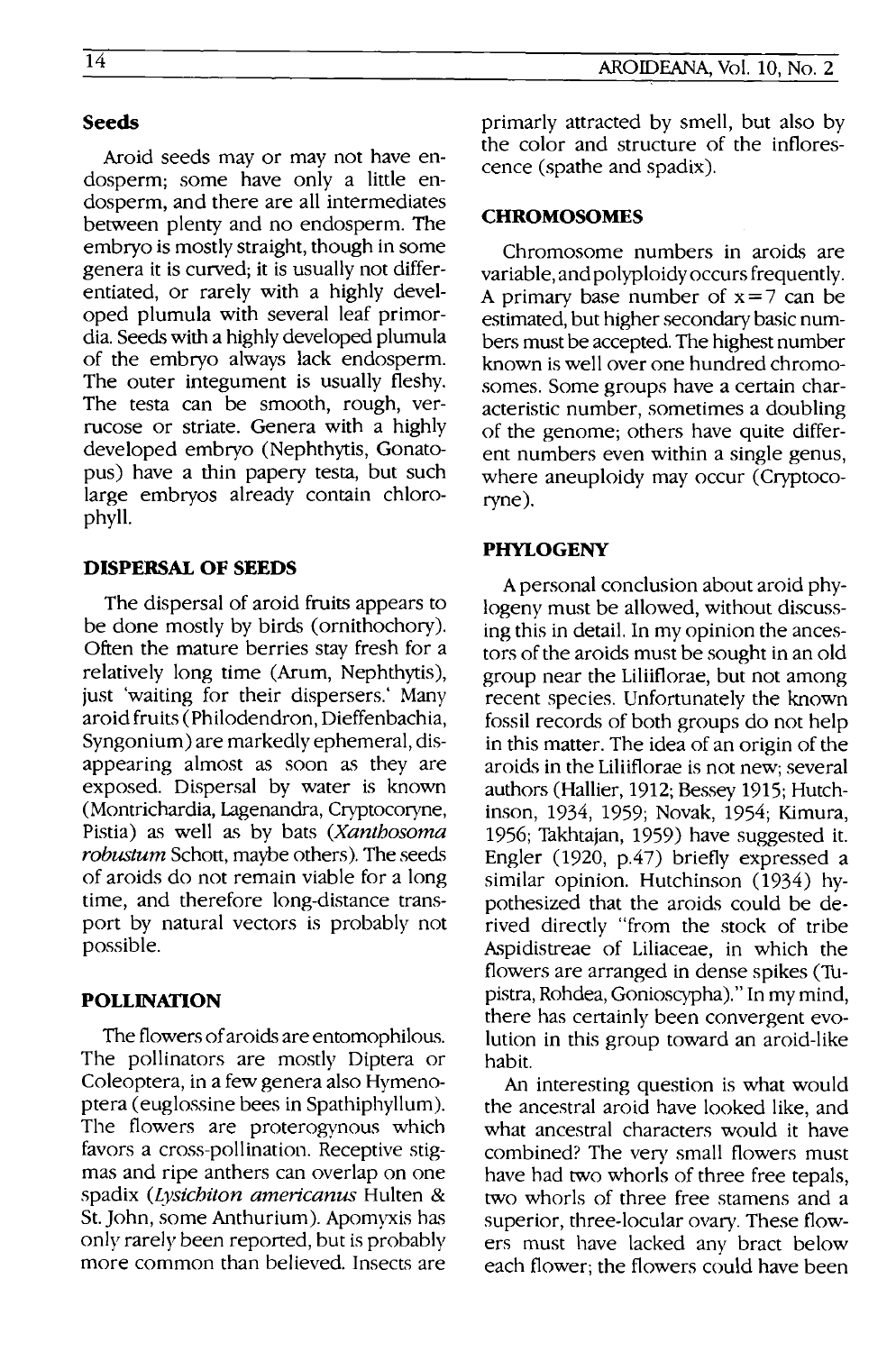laxly or densely arranged on a spike (not necessarily a "fleshy" flower axis or spadix). They must have had an inconspicuous spathe (bract) below the flower axis (spike), somewhat like a foliage leaf and not distinctively colored or formed. The venation type of the leaves could have been either reticulate or parallel. The leaf-blade must have been well developed (the ensiform leaves of Acorus and Gymnostachys could have evolved via neoteny). These hypothetical ancestral plants must not have been climbing (like today's Pedicellarum or Pothos), but probably had short, upright stems. Other primitive characters must have been present, such as monosulcate pollen grains and endospermous seeds. Of course, we cannot expect to find such an ancestral aroid still living today, but neverthelesss several aroids have retained one or a few such primnitive characters. Such ancestral plants may have existed for only a short geological period, died out quickly and were succeeded by better adapted ones.

## **EXPLANATION OF SOME BOTANICAL TERMS**

**Anther:** the apical fertile portion of a stamen, consisting of two thecae, connected by the connective, and each theca with two pollensacs (exceptions from this basic structure are rare.) The anthers contain the pollen.

**Appendix:** sterile terminal part of spadix. **Cultivar:** variety originated in cultivation by selection, crossing or mutation.

**Epllithic (Semlepllithic):** growing on rocks (like some rheophytes); semiepilithic: growing on rocks covered with mosses etc., or very little humus.

**Epiphyte:** a plant which grows on other plants, but not parasitically.

**Geniculum:** a knee-like, thickened joint in the petiole, usually at the apex.

**Inflorescence:** the disposition of the flowers on the floral axis.

**Integument:** the envelope of an ovule.

**Ovary:** that part of pistil which contains the ovules.

**Ovule:** the organ which develops after fertilization into a seed. An orthotropous ovule has a straight axis with the hilum and micropyle on the opposite ends; an anatropous ovule is reversed, with the micropyle close to the side of the hilum.

**Perigon:** a perianth consisting of equal parts, these called tepals (not differentiated into calyx and corolla).

**Pistil:** the female organ of a flower, consisting of ovary, style and stigma.

**Pistillode:** a sterile (rudimentary) pistil.

**Placentation:** the disposition of the placenta or placentae. (Placenta: the organ which bears the ovules in an ovary).

**Pseudomonomerous:** an unilocular ovary that originates evolutionarily from an ovary with more than one carpel.

**Pseudostem:** a false stem formed by overlapping sheathed petioles only; typical example banana.

**Rheophyte:** flood-resistant plant growing in and along swift running streams or rivers up to flood-level.

**Skototropism:** an orientation movement towards a dark area. The seedlings of certain climbers grow towards darkness, which in forest is nearly always a tree trunk.

**Stamen(s):** the male organ(s) of a flower. **Staminode:** a sterile or abortive stamen (without an anther).

**Synandrium:** the stamens of a male flower that are all connate.

Synandrodium: structure formed by staminodes that are connate or a synandrium that becomes sterile (lacking the anthers).

**Syncarp:** a multiple or fleshy aggregate fruit-like structure formed of numerous small fruits that are themselves connate; typical examples are pineapple or mulberry.

**Tepals:** units of a perigon.

**Testa:** seed-coat.

**Theca:** an anther half.

**Trichome:** hair or any hair-like outgrowth of the epidermis.